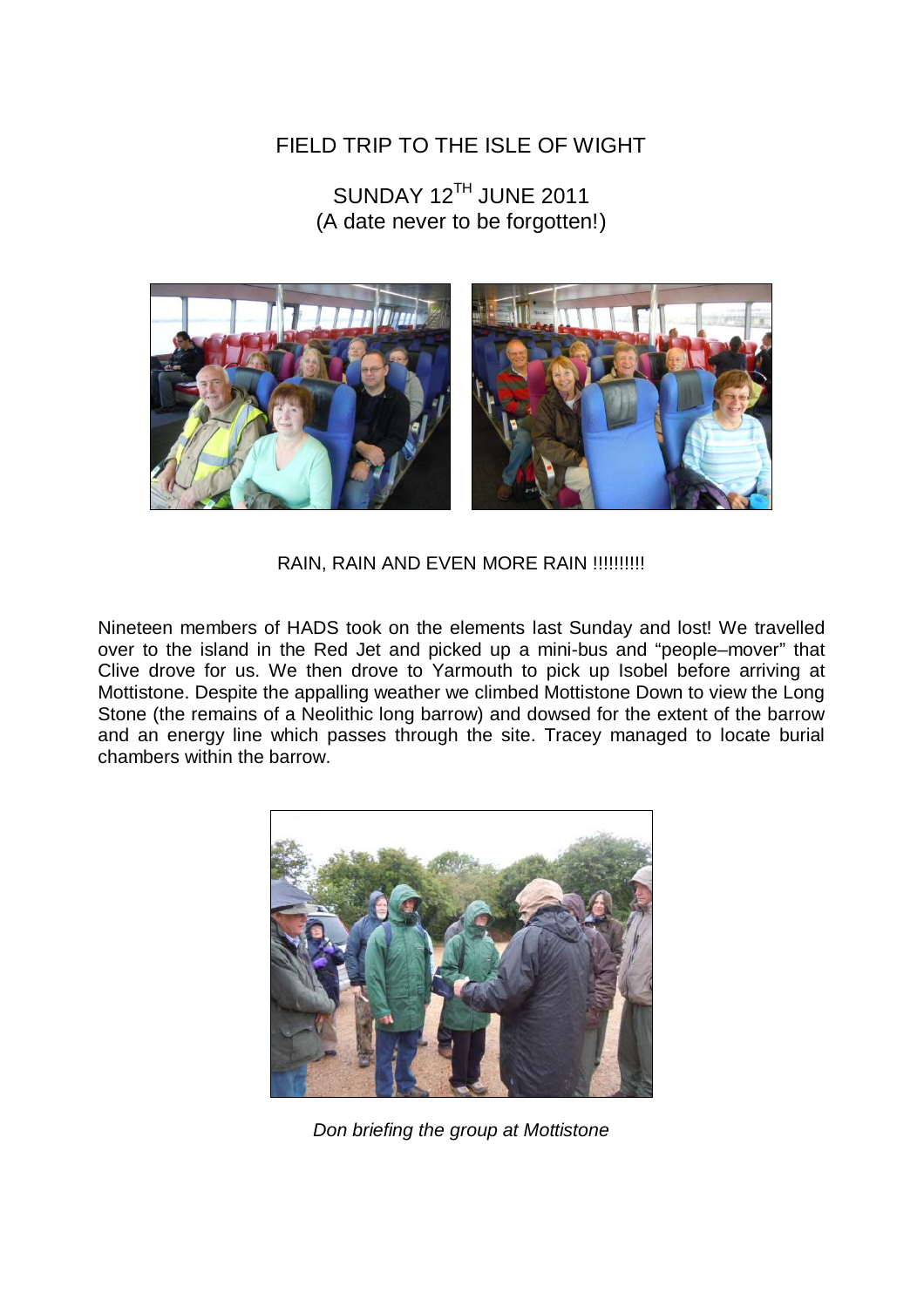

Don and Jan on the site of a Celtic Temple

Very close to the Long Stone there is an Iron Age enclosure which contained a temple and natural spring. Both were located by dowsing as too was another smaller building discovered by Roger.



Very wet members at the Iron Age enclosure site

No –they are not orbs…they are rain drops!!!



The Long Stone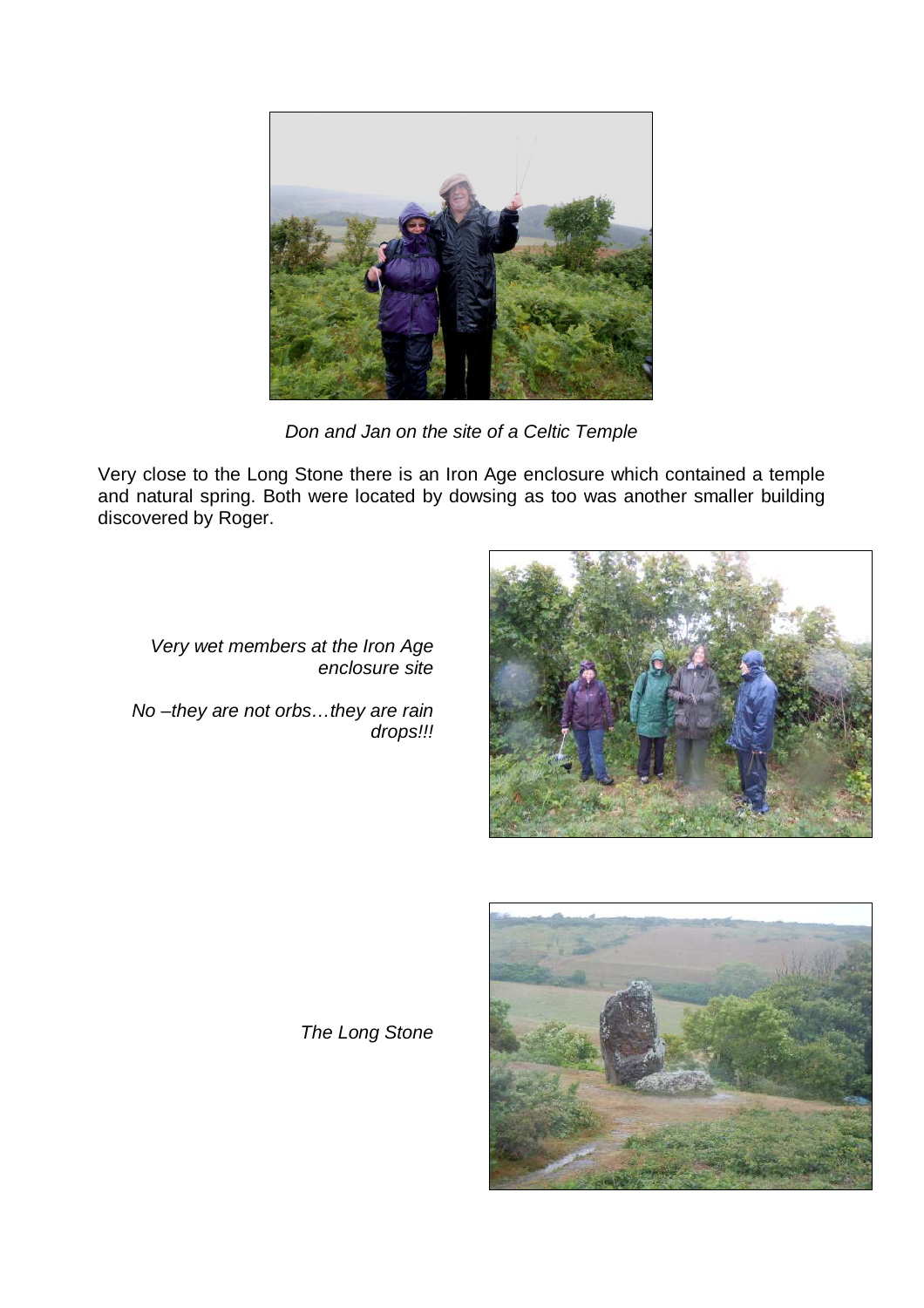After a really good lunch at Hulverstone and a chance to dry out, we continued our tour around the Island via Ventnor, Shanklin and Sandown to arrive at Brading Roman Villa.

We were offered the services of a guide who showed us around the complex. Brading Villa sits on an energy line and we were able to locate this as well as at least two spirals very close to the "sacred well".

By this time the rain was intensifying so we did not have the chance to continue our survey outside the complex.



One of the mosaics at Brading and a "stuffed" archaeologist.



Jan, being Jan at Brading